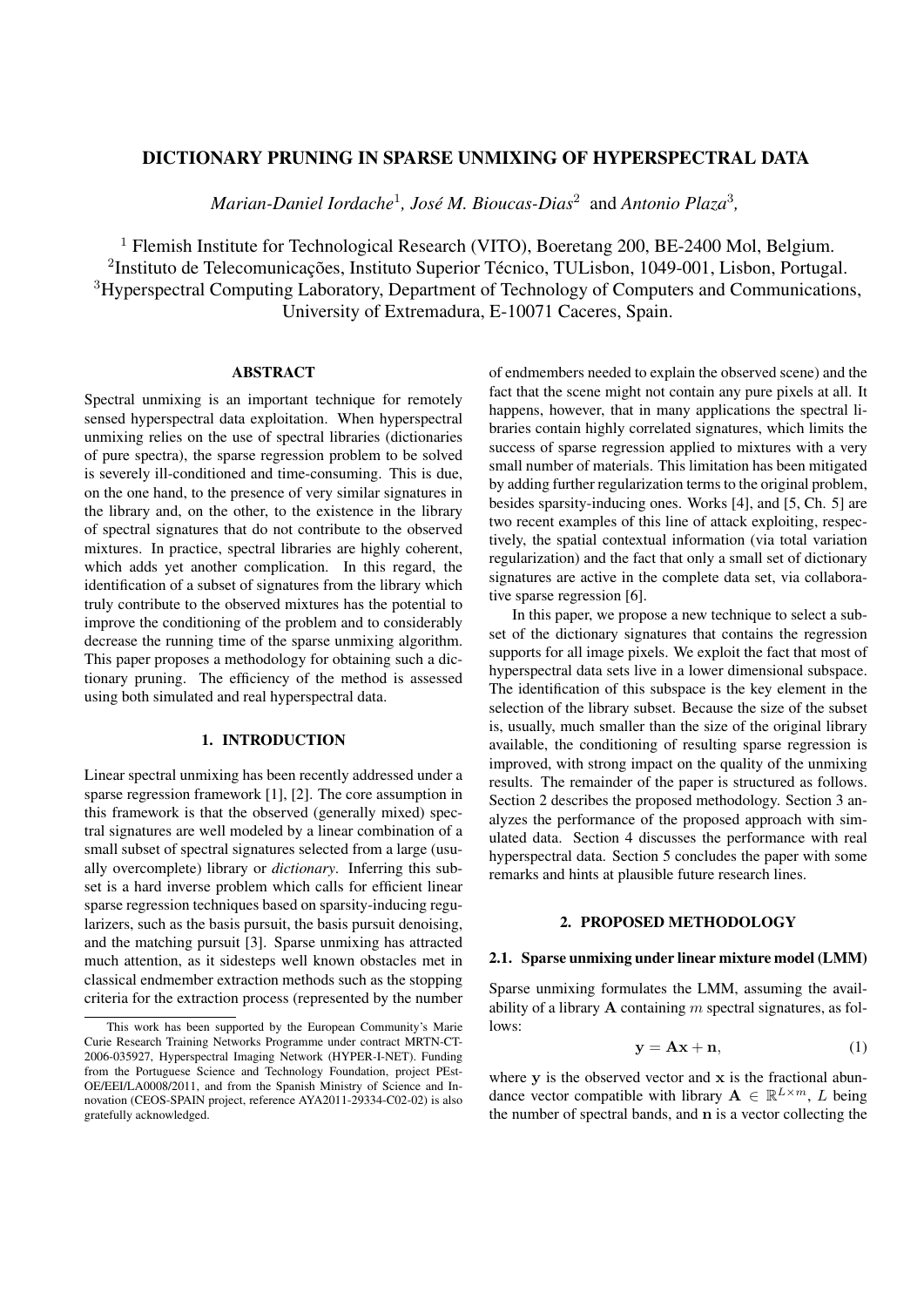errors affecting the measurements. Due to the fact that only a few of the signatures contained in **A** will likely contribute to the observed mixed spectrum, **x** contains many zero values, which means that it is *sparse*. An important indicator regarding the difficulty to infer correct solutions for a linear system of equations is the so-called *mutual coherence*, defined as the largest cosine between any two columns of **A**. It has been shown that the quality of the solution of a linear system of equations decreases when the mutual coherence increases. As shown in [1], the mutual coherence of hyperspectral libraries tend to be close to one.

In (1), two constraints are generally imposed arising from the physical meaning of the fractional abundances: i) they should be non-negative (ANC):  $x \ge 0$  and ii) they should sum to one (ASC):  $\mathbf{1}^T \mathbf{x} = 1$  (where  $\mathbf{1}^T$  is a line vector of 1's compatible with **x**). In this paper, we will use only the ANC. Under the LMM, the sparse unmixing problem can be attacked by solving the  $\ell_2 - \ell_1$  optimization problem:

$$
\min_{\mathbf{x}} \frac{1}{2} \|\mathbf{A}\mathbf{x} - \mathbf{y}\|_2^2 + \lambda \|\mathbf{x}\|_1 \quad \text{subject to} \quad \mathbf{x} \ge \mathbf{0}, \quad (2)
$$

where the first term accounts for data fidelity and the second term imposes the sparsity, while  $\lambda$  is a regularization parameter which weights the two terms of the objective function.

In this paper, we will use the *sparse unmixing via variable splitting augmented Lagrangian* (SUnSAL) [7] to solve the optimization problem (2), which was shown in [1] to perform better than the algorithms which do not impose sparsity explicitly. Note that, by setting  $\lambda = 0$ , we obtain the so-called *non-negative constrained least-squares* (NCLS) solution. We will test the impact of the proposed methodology also when this solution is computed.

### 2.2. Proposed Methodology for Dictionary Pruning

The methodology that we propose for pruning a (potentially very large) spectral library exploits the relatively low dimensionality of the subspace in which the observed data lives. The identification of this subspace is an active research topic and many efforts are dedicated to it. The steps of our proposed methodology are the following ones: (1) estimate the data subspace; (2) project the library members onto the estimated subspace; (3) compute the *projection error* from each library member to the estimated subspace; (4) build a new spectral library by retaining those spectra with small projection error.

In this work, step (1) is performed by using the wellknown *hyperspectral subspace identification by minimum error* (HySime) [8] in order to estimate the data subspace, jointly with the number of endmembers. Step (2) is the standard orthogonal projection. In step (3), the *projection error* is the normalized Euclidean distance between one member of the library and the estimated subspace in which the data lives. This step results in a vector of dimension *m*. In step (4), we retain, from the spectral library, only the members which

have the projection error below a preset threshold *t*. This collection of spectra will be the new spectral library which will be used in the subsequent unmixing process.

In an ideal scenario, the subspace identification algorithm should provide the exact subspace in which the data lies, and the exact number of endmembers that generate it. Also, the projection errors should be zero for the actual endmembers and larger than zero for the other materials, this showing clearly which of the library members contribute to the observed data. However, the use of a non-zero threshold *t* is justified by the fact that real scenarios are affected by noise and there might be mismatches between the true endmembers and the library members due to data acquisition conditions.

#### 3. RESULTS WITH SIMULATED DATA

In order to test the proposed methodology in a simulated environment, we generated a dataset of  $100 \times 100$  pixels using nine randomly selected signatures from a spectral library containing a random selection of 240 spectra (minerals) from the USGS library, denoted splib06<sup>1</sup> and released in September 2007. The library comprises spectral signatures with reflectance values given in 224 spectral bands and distributed uniformly in the interval  $0.4-2.5 \mu m$ . The datacube was then contaminated with spectrally correlated noise resulting from low-pass filtering i.i.d. Gaussian noise, using a normalized cut-off frequency of  $5\pi/L$ , for two levels of the signal-tonoise ratio (SNR  $\equiv$   $\mathbb{E}$   $||\mathbf{A}\mathbf{x}||^2 / \mathbb{E}$   $||\mathbf{n}||_2^2$  $2<sup>2</sup>$ ), i.e., 30dB and 40dB, which are common in hyperspectral applications.

NCLS and SUnSAL algorithms were used to unmix the data, before and after dictionary pruning. We considered different sizes of the pruned library: the number of estimated endmembers (in this case, 9), 20 (1*/*12 of the original size) and 40 (1*/*6 of the original size). We exemplify the methodology not only using the exact number of estimated endmembers, but using a less strict pruning strategy, as there are many practical applications in which the data subspace is hard to infer. In this case, retaining more signatures brings the advantage of using smaller libraries, but it might be also important in order not to miss one or more endmembers.

The performance discriminator adopted in this work to measure the quality of the reconstruction of spectral mixtures is the signal to reconstruction error [1]: SRE *≡*  $\mathbb{E}[\|\mathbf{x}\|^2]/\mathbb{E}[\|\mathbf{x}-\hat{\mathbf{x}}\|^2]$ , measured in SRE(dB)  $\equiv 10 \log_{10} (\text{SRE}).$ <br>We use this measure instead of the algorizal gast mean assumer We use this measure instead of the classical root mean square error (RMSE) [9] as it gives more information regarding the power of the error in relation with the power of the signal. The higher the SRE(dB), the better the unmixing performance. We are reporting also the running time of the algorithms, in all cases (on a PC equipped with an Intel Core Duo processor @2.56GHz and 4GB of RAM memory) for the full image, when SNR=30dB. In addition, when we retain only

<sup>1</sup>Available online: http://speclab.cr.usgs.gov/spectral.lib06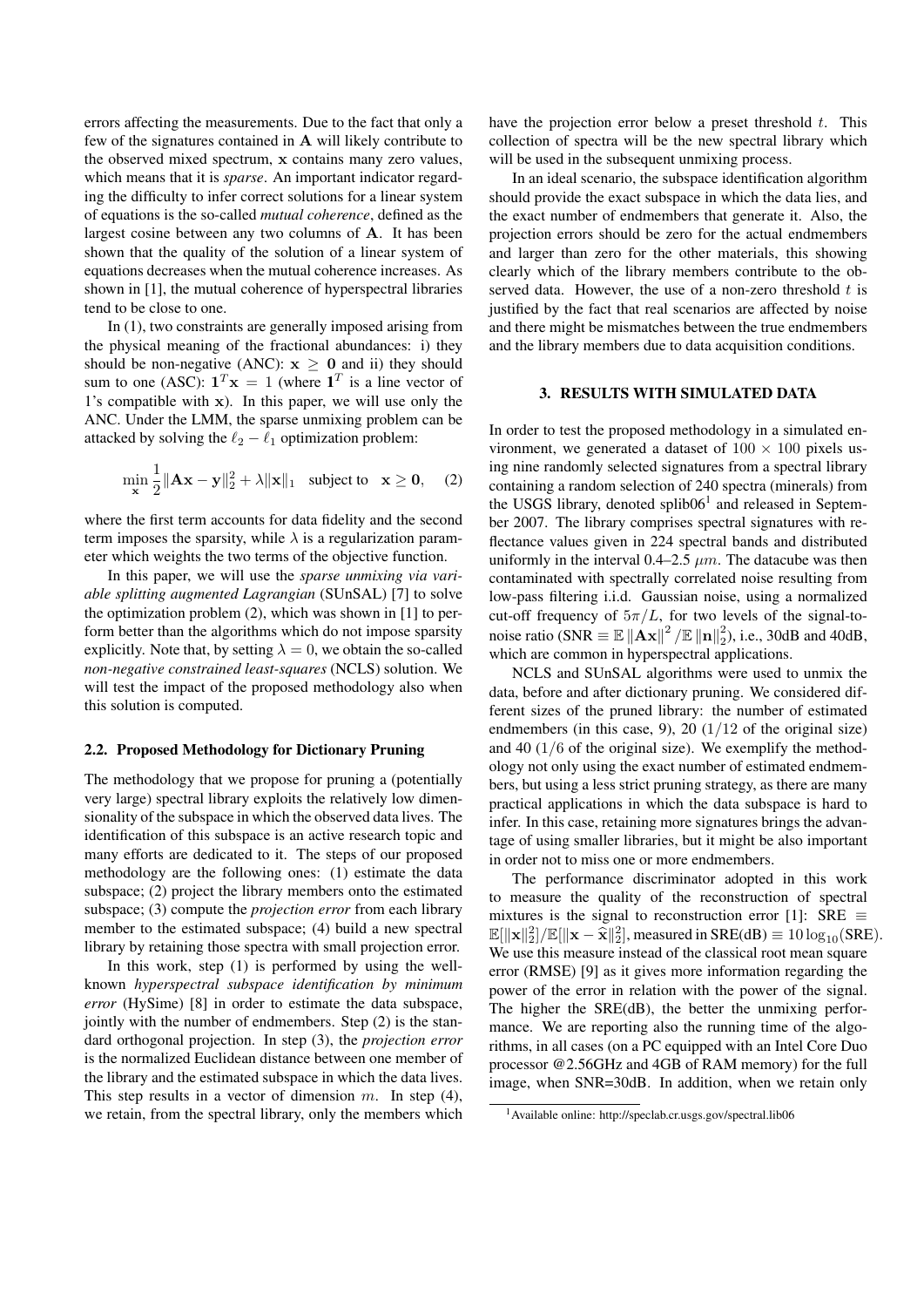

Fig. 1. Projection errors in simulated data (SNR=30dB).

a number of spectra equal to the one estimated by HySime, we give a measure of the distance between the estimated subspace underlying the data and the new subspace defined by the retained members. We will call this measure "subspace error" and assume that it represents the Euclidean norm of the vector collecting the projection errors of the selected spectra.

We should mention that, in our experiments, HySime identified the correct number of endmembers (nine) for both noise levels. Moreover, after applying the pruning methodology for the exact number of endmembers, we obtained exactly the set of signatures used to generate the data. This is already a very interesting indicator of the performance, as the spectral library used in the experiments contains, for each endmember, various spectrally similar signatures which might have been identified as endmembers instead of the true ones. For illustrative purposes, we plot in Fig. 1 the projection errors obtained for the library members when SNR=30dB. The true endmember signatures are highlighted with red circles. Note the very small projection errors correponding to these materials.

Table 1 shows the SRE(dB) achieved by the two algorithms in all simulated instances, while Table 2 shows the processing times needed by each of them to solve the problem when SNR=30dB (full image considered). From both tables, it can be seen that the dictionary pruning methodology that we proposed not only improves considerably the accuracy of the unmixing results (see Table 1), but also leads to a significant decrease in the processing times (see Table 2). Finally the subspace errors for the two considered noise levels were: 0.411 for noise with SNR=30dB and 0.412 for SNR=40dB. The method identified correctly the data subspace in both cases, as only the true endmembers were retained from the library, but mismatches arise from the inexact estimation of the subspace in noisy data. Although the results obtained by the proposed method in simulated environments are encouraging, further experiments with real data sets are necessary. These will be conducted in the next section.

Table 1. SRE(dB) in simulated data experiments.

|             | Library size                       | $SNR(dB)=30$      | $SNR(dB)=40$      |
|-------------|------------------------------------|-------------------|-------------------|
|             | 240 (Full size)                    | 5.18              | 12.19             |
|             | 40 (1/6 $\times$ full size)        | 7.95              | 16.09             |
| <b>NCLS</b> | $20(1/12 \times \text{full size})$ | 10.45             | 19.04             |
|             | 9 (exact number)                   | 20.90             | 30.58             |
|             | 240 (Full size)                    | 7.51              | 14.39             |
|             |                                    | $\lambda = 0.01$  | $\lambda = 0.001$ |
|             | 40 (1/6 $\times$ full size)        | 11.15             | 18.60             |
| SUnSAL      |                                    | $\lambda = 0.01$  | $\lambda = 0.001$ |
|             | $20(1/12 \times \text{full size})$ | 13.09             | 21.31             |
|             |                                    | $\lambda = 0.005$ | $\lambda = 0.001$ |
|             | 9 (exact number)                   | 21.01             | 30.68             |
|             |                                    | $\lambda = 0.005$ | $\lambda = 0.001$ |

Table 2. Processing times [seconds] in simulated data affected by noise with SNR=30dB.

| Number of endmembers | 240   | 40   | 20   | o    |
|----------------------|-------|------|------|------|
| NCLS                 | 52.45 | 4.57 | 2.09 | 0.65 |
| SUnSAL               | 23.57 | 2.64 | 1.98 |      |

### 4. EXPERIMENTS WITH REAL DATA

The scene used in our real data experiments is the wellknown AVIRIS Cuprite data set, available online in reflectance units<sup>2</sup>. The portion used in experiments corresponds to a  $250 \times 191$ -pixel subset of the sector labeled as f970619t01p02 r02 sc03.a.rfl in the online data. The scene comprises 224 spectral bands between 0.4 and 2.5  $\mu$ m, with nominal spectral resolution of 10 nm. Prior to the analysis, bands 1–2, 105–115, 150–170, and 223–224 were removed due to water absorption and low SNR in those bands, leaving a total of 188 spectral bands. The Cuprite site is well understood mineralogically, and has several exposed minerals of interest, all included in the USGS library considered in experiments, denoted splib06<sup>3</sup> and released in September 2007. In our experiments, we use 302 spectra obtained from

<sup>2</sup>http://aviris.jpl.nasa.gov/html/aviris.freedata.html <sup>3</sup>http://speclab.cr.usgs.gov/spectral.lib06



Fig. 2. Projection errors in real data.